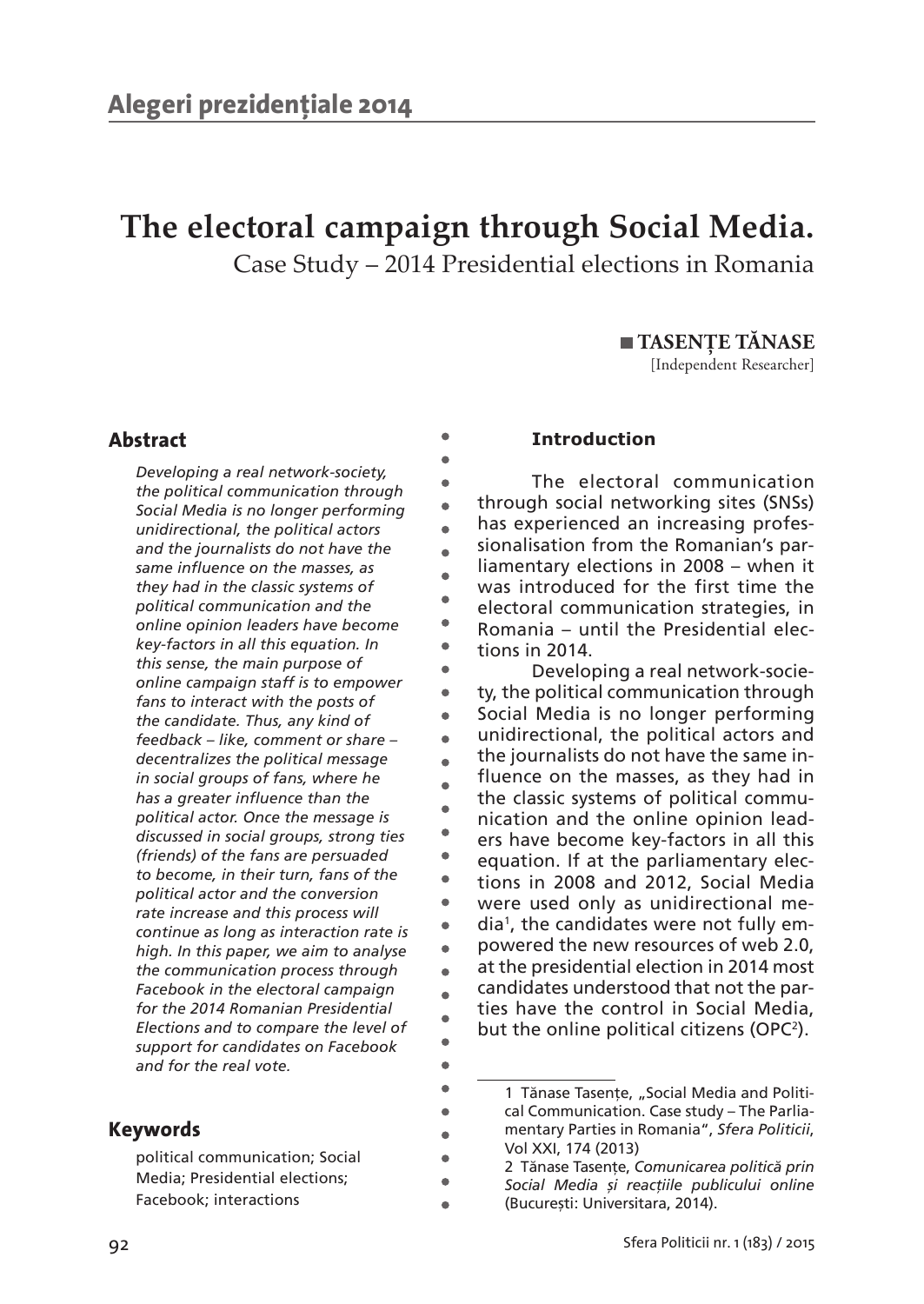Furthermore, the communication staffs understood much better in 2014 that the Facebook pages of the candidates (sources of the political message) is not necessarily a space for debate, but rather a source of message dissemination in the social groups of their fans, where it is debated between friends (strong ties). In other words, in Social Media, the communication process is conducted by the online political citizens (Facebook fans of the politician) that personalizes the political message, share and debate it through interpersonal communication in their social groups, and the percentage of generating standardized opinions streams is higher.

In this sense, the main purpose of the online campaign staff is to empower fans to interact with the posts of the candidate. Thus, any kind of feedback – like, comment or share – decentralizes the political message in the fans' social groups, where they have a greater influence than the political actor. Once the message is discussed in social groups, the strong ties (friends) of the fans are persuaded to become, in their turn, fans of the political actor and the conversion rate will increase. The new fans will bring, in their turn, other fans and this process will continue as long as interaction rate is high.

If we analyze from the perspective of the substance of the communication process, the political communication through Social Media follows the "americanization" trend – in fact, the "americanization" phenomenon is much higher in this informational age – the speech quality has considerably decreased, the syle used by politicians on Facebook is mostly colloquial, the topics used by political actors in social networks are mostly non-political and the political issues, mostly, are presented by them as entertainment news (infotainment).

## The "Obama 2008" pattern, implement in 2014 Romanian **Presidential election**

The most visible involvement of social media in political and electoral communication strategies was observed in the presidential campaign in the United States in 2008. As Maria Magdalena Jianu stated, "not TV channels like CNN or ABC have brought Obama decisive advantage, but the SNSs, like Facebook, Myspace, forums, blogs, generally frequented by students (Obama had 320, 000 online supporters, compared to Hillary Clinton – 5,300)"3 .

Thus, we find that the supremacy of the television in political communication, as we know it from the early stages of professionalization of the political communication systems, is over, and it was replaced by the SNSs, that offer unprecedented opportunity to exploit a public, overlooked so far by other means of mass communication: vouths. Moreover, Obama has recorded an unique performance amoung young people – 18-29 years old.

The communicators from his staff have succeded, thanks to the implementation of effective strategies of communication through Social Media, without replacing the traditional media, to stimulate and mobilize social groups of youths, otherwise considered, from the point of view of elections, a critical category, lukewarm and skeptical about the effectiveness of any proposed political program. The method whereby Obama's strategy managed to "raise" the youths was to satisfy their needs of interaction, to update constantly the information and to diversificate the online channels of mass communication.

We have to specify that Obama's communicators have used all Social Media's components: from Facebook, Youtube, Flickr, Twitter, to social network

<sup>3</sup> Maria Magdalena Jianu, Elena Jianu, "Aspecte ale comunicării politice actuale", *Analele Universității "Constantin Brâncuși" din Târgu Jiu, Seria Litere și Științe Sociale* 3(2009) : 27.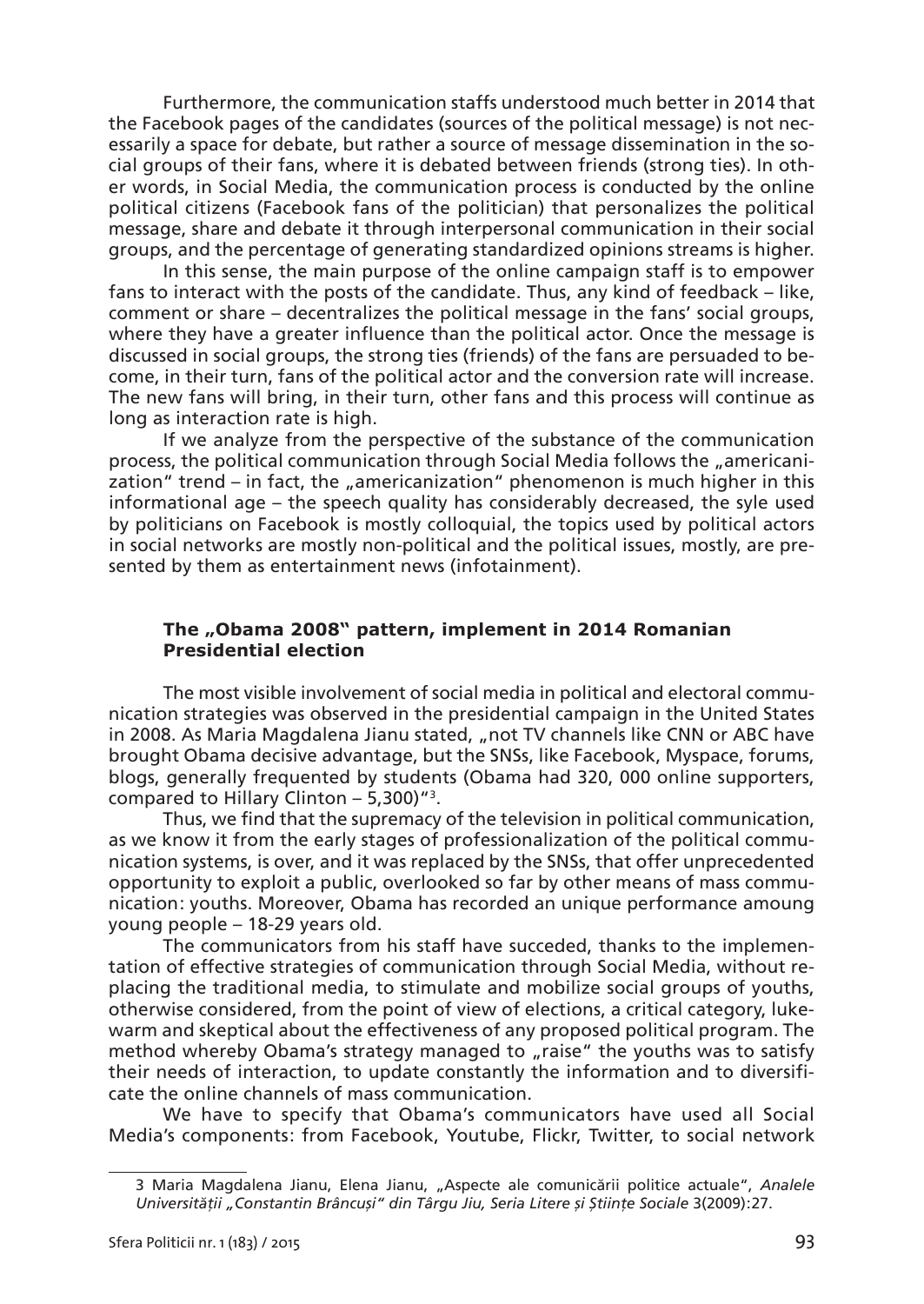for professionals, LinkedIn, to stimulate including occupational groups. The huge succes of Obama from 2008 has mobilized many political actors to use online social networking platforms for presentation and promotion of the electoral message and they have heavily relied on meeting the needs of debating, that customizes the online audience.

Even in Germany, a country where, according to studies conducted in 2008, "most German politicians can not stand political communication through social media"4, Obama's success due to social networks recorded between 2010 and 2012, according to a study conducted by three researchers, Stefan Stieglitz, Tobias Brockmann, Linh Dang Xuan<sup>s</sup>, a significant increase (5-8 times higher in 2012 compared to 2010) of the interest of German citizens, specially of the political parties on this new way to convey the political messages and to interact with voters.

Also in Romania the interest of politicians to use Social Media in electoral campaigns and in usual political communication with voters is recent. The first election campaign analyzed by researchers in Romania are those of the parliamentary and presidential elections in 2008 and 2009. Among them, we recall a study entitled "Social Media and political communication. Case study – Romania's parliamentary parties"6 , which shows that Romania's parliamentary parties in moderate proportion use Social Media to spread political messages and interaction with voters. The same study shows that political parties which had a great support in Social Media (both in terms of number of fans, and especially the interaction) were successful in the 2009 parliamentary elections, mananing an electoral score them allowed accession to government.

Also, the political parties which have exploited the benefits of promoting the image and political messages through social networks, have received an active participation from the supporters on their Facebook sites, generating a very high rate of interaction and engagement to their posts.

In fact, the interaction has become the main aim of all campaign strategists. The success of political communication through Social Media was translated, first of all, by the degree of adherence to the political messages of the political actors and by the degree of interaction that these messages can provide.

If the interaction was ensured, the secondary aim is inviting the social media users to participate in promoting the campaign message in their social groups – if we talk about electoral campaign, but also for collective decision making, if we talk about the government processes.

However, the usage level of social media in political communication in Romania is still very small compared to the US electoral processes online. Diana Cismaru notes that, comparing with American examples, in Romania the politicians and the communicators still do not understand "the specific of the network, which consists in focusing on the public interest, accessibility and interaction"7 . Also, it is found that politicians from Romania do not have constant activity in Social Media (ex. Iohannis has built his Facebook page on May 29, 2014, just four months before the start of the campaign), and if they have a Facebook page for more than 2 years, they use it more for unilateral communication (ex. Victor Ponta, 2012).

<sup>4</sup> Stefan Stieglitz, Tobias Brockmann, Linh Dang Xuan, "Usage of Social Media for Political Communication", *PACIS 12 Proceedings*, **http ://aisel.aisnet.org/pacis2012/22**

<sup>5</sup> Stefan Stieglitz, Tobias Brockmann, Linh Dang Xuan, "Usage of Social Media for Political Communication", *PACIS 12 Proceedings*, **http ://aisel.aisnet.org/pacis2012/22**

<sup>6</sup> Tănase Tasențe, Ciacu Nicoleta, "Social Media and Political Communication. Case Study – The Parliamentary Parties in Romania", *Sfera Politicii*, 174 (2013): 147-160

<sup>7</sup> Diana Cismaru, *Social Media și Managementul reputației* (București : Tritonic, 2012), 48.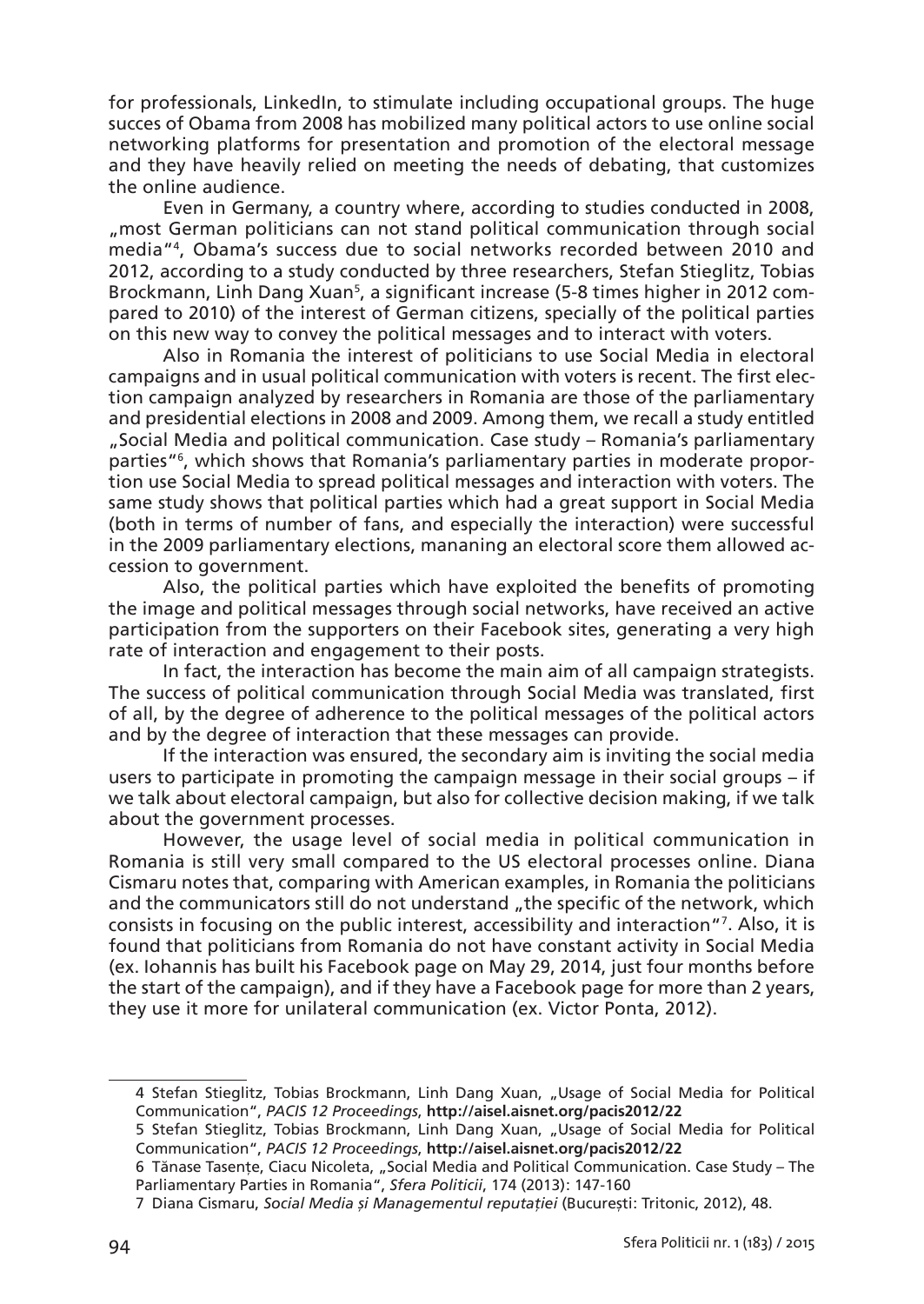# **Case study : The electoral campaign through Social Media for the 2014 Presidential Elections**

## **Aims**

1. Analysing the communication process through Facebook in the electoral campaign for the 2014 Romanian Presidential Elections

2. Comparative analysing the level of support for candidates on Facebook and for the real vote.

## **Hypothesis**

It is assumed that the political actor who manages to involve their fans more in commenting and sharing the political message, he will generate a higher conversion rate, which will lead to increased confidence vote.

## **Methodology**

For achieving the objectives, we have used the quantitative analysis. We have centralized and comparative analyzed data from two dimensions : the real vote dimension and the support and interaction of Social Media dimension

In order to monitor the activity in Social Media, we have analyzed the evolution of the number of fans between 7th of November to 16, 2014, we have quantified the number of likes, comments and shares on each post and the total of the daily interactions, we have analyzed the types of posts and topics used by the candidates in the social network to compare them according to the engagement rate they are generating. We also calculated the conversion rate of the common users in fans, based the interactions of the main fans. We have used multiple sources of data centralization, among which the candidates' Facebook pages and the social media analysis website, www.socialbakers.com.

For data centralization from voting, we have used to the www.bec2014.ro website and we have analyzed the following indicators: the number of votes in Romania and the number of votes the Diaspora countries with the most votes.

## **Data centralization**

# **a. Data centralization from the vote**

According to the *Minutes regarding counting votes in the elections for President of Romania – 16th of November, 2014*<sup>8</sup> , the situation looks as follows :

1. In Romania, the total number of valid votes was 11,176,501, of which Klaus Iohannis has received 5,949,896 votes, representing 53.24% and Victor Ponta has received 5,225,605 votes, representing 46.76%.

2. In the Diaspora, the total number of valid votes was 377,651, but we will present only those countries with the highest voter turnout:

a. Italy (96,600 votes) – Klaus Iohannis received 85,579 votes, representing 88.59% and Victor Ponta has received 11,021 votes, representing 11.40%

b. Spain (82,744 votes) – Klaus Iohannis has received 74,995 votes, representing 90.63% and Victor Ponta has received 7,749 votes, representing 9.36%

c. Germany (17,506 votes) – Klaus Iohannis has received 16,816 votes, representing 96.05% and Victor Ponta has received 690 votes, representing 3.94%.

d. United Kingdom (25,850 votes) – Klaus Iohannis has received 24,533 votes, representing 94.90% and Victor Ponta has received 1,317 votes, representing 5.09%

<sup>8</sup> **http ://www.bec2014.ro/wp-content/uploads/2014/11/Anexa-3-tur-2.tif**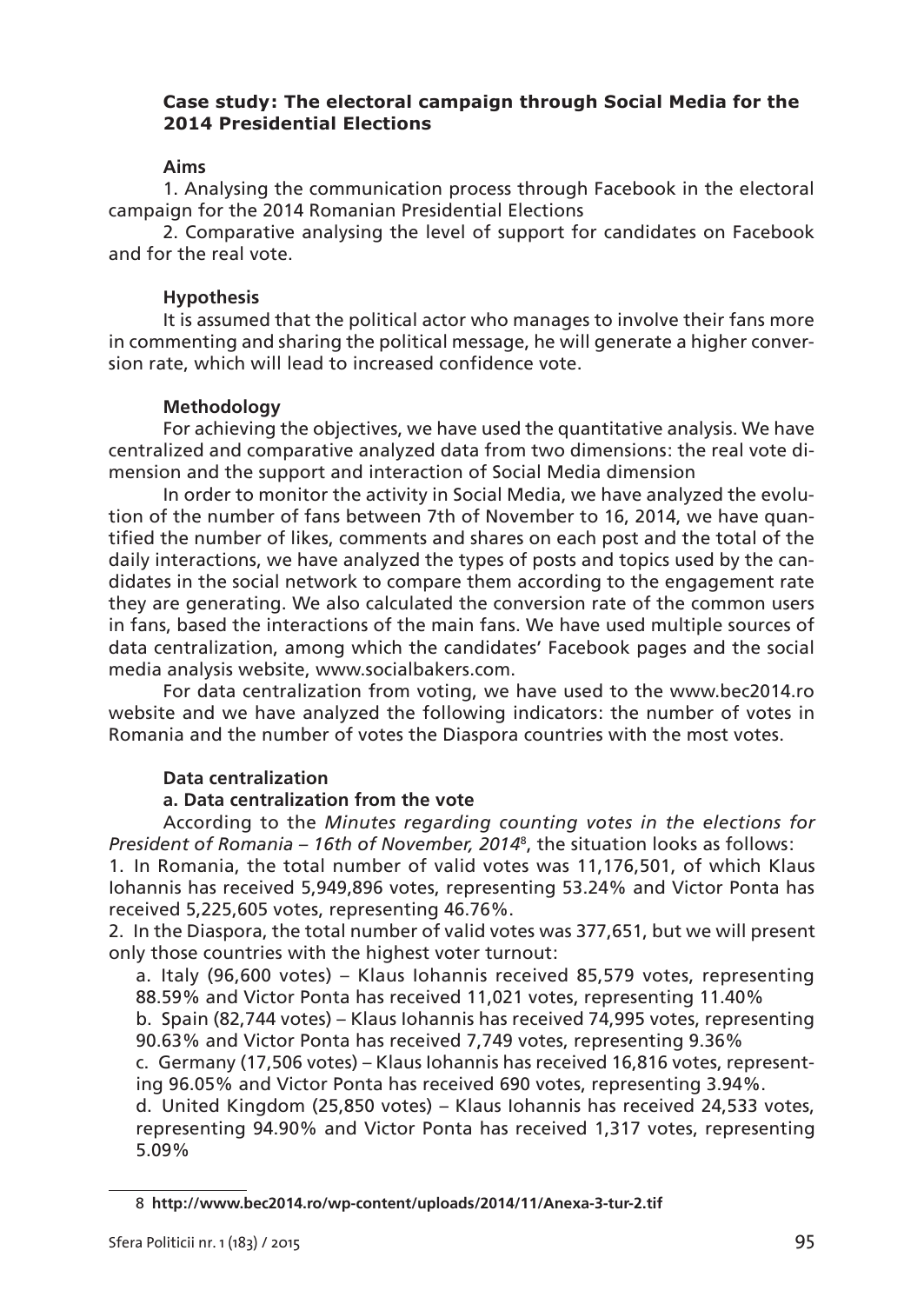e. Moldova (35,543 votes) – Klaus Iohannis has received 27,933 votes, representing 78.58% and Victor Ponta has received 7,610 votes, representing 21.41%. f. United States (17,683 votes) – Klaus Iohannis has received 16,388 votes, representing 92.67% and Victor Ponta has received 1,295 votes, representing 7.32% g. France (16,053 votes) – Klaus Iohannis has received 15,004 votes, representing 93.46% and Victor Ponta received 1,049 votes, representing 6.53%.

# **b. The data centralization in Social Media**

On 28th of April 2014, when the last report<sup>9</sup> of the number of users of Facebook users has been made, in Romania were about 7.2 million people accessing this social network, the Facebook penetration rate among the general population was 35.78%, and the Facebook penetration among Internet users in Romania was 74.67%.

Relating to the age groups, the most users (30.1%) were aged between 25 and 34 years old, followed by 18-24 years old (27.2%), 35-44 years old (17.4%), 45-54 years old (7.3%), 55-64 years old (3.4%) and those over 65 years old (1.3%). The audience aged between 13 to 17 years, meaning the people who do not vote, are representing 13.4% of total users. Relating to gender, 63.93% are male and 36.07% female.

|                            | <b>Victor Ponta</b><br>(total no. of fans,<br>16th of November 2014 - 715, 226) |                             | <b>Klaus Iohannis</b><br>(total no. of fans, 16th<br>of November 2014 - 848, 419) |             |                             |  |  |
|----------------------------|---------------------------------------------------------------------------------|-----------------------------|-----------------------------------------------------------------------------------|-------------|-----------------------------|--|--|
| Country                    | No. of fans                                                                     | % from total<br>no. of fans | Country                                                                           | No. of fans | % from total<br>no. of fans |  |  |
| Romania                    | 644,418<br>90.1%                                                                |                             | Romania                                                                           | 681,280     | 80.3%                       |  |  |
| Italy                      | 15,734                                                                          | $2.2\%$                     |                                                                                   | 44,117      | 5.2%                        |  |  |
| Spain                      | 6.437                                                                           | $0.9\%$                     | Spain                                                                             | 22,907      | 2.7%                        |  |  |
| Germany                    | 4,291                                                                           | $0.6\%$                     |                                                                                   | 21,210      | 2.5%                        |  |  |
| U.K.                       | 5,006                                                                           | $0.7\%$                     | U.K.                                                                              | 16,119      | 1.9%                        |  |  |
| Moldova                    | 2,145                                                                           | $0.3\%$                     | Moldova                                                                           | 7,635       | $0.9\%$                     |  |  |
| U.S.A.                     | 2,145                                                                           | $0.3\%$                     | U.S.A.                                                                            | 6,787       | 0.8%                        |  |  |
| $0.3\%$<br>2,145<br>France |                                                                                 | France                      | 6,787                                                                             | 0.8%        |                             |  |  |

The distribution of the Facebook fans of the two candidates, by geographical area, is as follows :

As a consequence of monitoring the Social Media activity of the two candidates, we have centralized the following indicators that will help us to achieve correlations and comparisons of the performance of Victor Ponta and Klaus Iohannis in this channel of communication.

Thus, we have centralized the following indicators: the number of fans by days, the number of posts by days, the number of likes, comments and shares, the total number of interactions and the engagement rate by days.

<sup>9</sup> **http ://www.facebrands.ro/demografice.html#evolutie**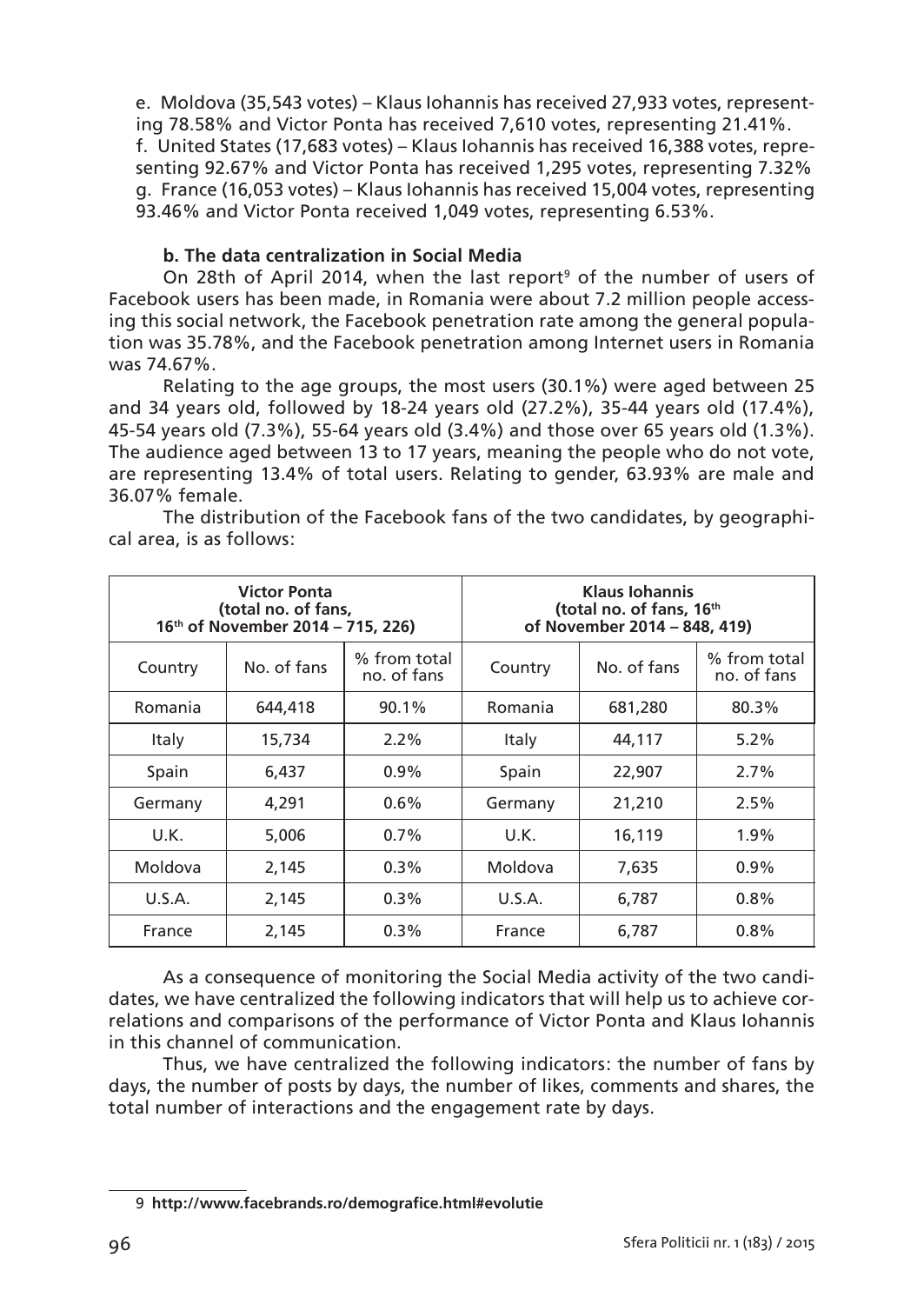| Date         | No. of<br>fans | No. of<br>posts | No. of<br>like | No. of<br>comments | No. of<br>shares | Total<br><b>interactions</b> | <b>Users</b><br>Engagement<br>rate / days |  |
|--------------|----------------|-----------------|----------------|--------------------|------------------|------------------------------|-------------------------------------------|--|
| 7.10.2014    | 659,303        | 1               | 9,673          | 752                | 659              | 11,084                       | 1.68%                                     |  |
| 8.10.2014    | 660,407        | $\mathbf{0}$    | $\mathbf{0}$   | $\mathbf{0}$       | $\mathbf{0}$     | 0                            | 0%                                        |  |
| 9.10.2014    | 662,397        | 5               | 37,070         | 3,789              | 92               | 45,245                       | 1.36%                                     |  |
| 10.10.2014   | 664,978        | 7               | 68,553         | 6,595              | 7,091            | 82,239                       | 1.77%                                     |  |
| 11.10.2014   | 668,020        | 11              | 108,449        | 16,267             | 11,273           | 135,989                      | 1.85%                                     |  |
| 12.10.2014   | 672,310        | 9               | 120,508        | 15,937             | 10,539           | 146,984                      | 2.43%                                     |  |
| 13.10.2014   | 676,378        | 8               | 116,071        | 18,377             | 10,620           | 145,068                      | 2.68%                                     |  |
| 14.10.2014   | 681,063        | 14              | 140,370        | 16,266             | 13,612           | 170,248                      | 1.79%                                     |  |
| 15.10.2014   | 686,734        | 14              | 190,780        | 18,847             | 16,063           | 225,690                      | 2.35%                                     |  |
| 16.10.2014   | 715,226        | 5               | 103,332        | 25,871             | 4,123            | 133,326                      | 3.73%                                     |  |
| <b>TOTAL</b> |                | 74              | 894,806        | 122,701            | 78,366           | 1,095,873                    | 2.18%                                     |  |

**Victor Ponta's Facebook activities in electoral campaign – summarizing table**

**Klaus Iohannis' Facebook activities in electoral campaign – summarizing table**

| Date         | No. of<br>fans | No. of<br>posts | No. of<br>like | No. of<br>comments | No. of<br>shares | Total<br><b>interactions</b> | <b>Users</b><br>Engagement<br>rate / days |
|--------------|----------------|-----------------|----------------|--------------------|------------------|------------------------------|-------------------------------------------|
| 7.10.2014    | 484,289        | 5               | 102,989        | 3,128              | 22,037           | 128,154                      | 5.29%                                     |
| 8.10.2014    | 491,660        | 6               | 104,898        | 4,085              | 27,039           | 136,022                      | 4.61%                                     |
| 9.10.2014    | 506,223        | 5               | 108,578        | 6,078              | 39,838           | 154,494                      | 6.10%                                     |
| 10.10.2014   | 520,927        | 4               | 92,308         | 4,992              | 33,264           | 130,564                      | 6.27%                                     |
| 11.10.2014   | 543,910        | 11              | 246,080        | 17,178             | 37,280           | 300,538                      | 5.02%                                     |
| 12.10.2014   | 565,718        | 18              | 397,804        | 24,211             | 40,464           | 462,479                      | 4.54%                                     |
| 13.10.2014   | 586,602        | 16              | 169,913        | 9,726              | 31,963           | 211,602                      | 2.25%                                     |
| 14.10.2014   | 606,179        | 10              | 274,853        | 12,383             | 64,810           | 352,046                      | 5.81%                                     |
| 15.10.2014   | 662,968        | 6               | 233,075        | 11,199             | 22,701           | 266,975                      | 6.71%                                     |
| 16.10.2014   | 848,419        | 21              | 1,773,722      | 78,287             | 179,931          | 2,031,940                    | 11.40%                                    |
| <b>TOTAL</b> |                | 102             | 3,504,220      | 171,267            | 499,327          | 4,174,814                    | 5.80%                                     |

# **Data analysis**

## **The Evolution of the number of fans**

During the monitoring period, November 7 to 16, the candidate Victor Ponta has generated a growth rate of fans of 7.82%. On the other hand, Klaus Iohannis has generated a growth rate of 42.92%. The last one, as we can see in the chart below, has managed to overcome the first, on the voting day, 16th of Octomber, 2014, succeeding an increase of 242,240 fans in just two days. We must specify that the Facebook page of Klaus Iohannis was built on 29 May 2014, about 4 months before the start of the election campaign and the Facebook page of Victor Ponta was built on 22 December 2010.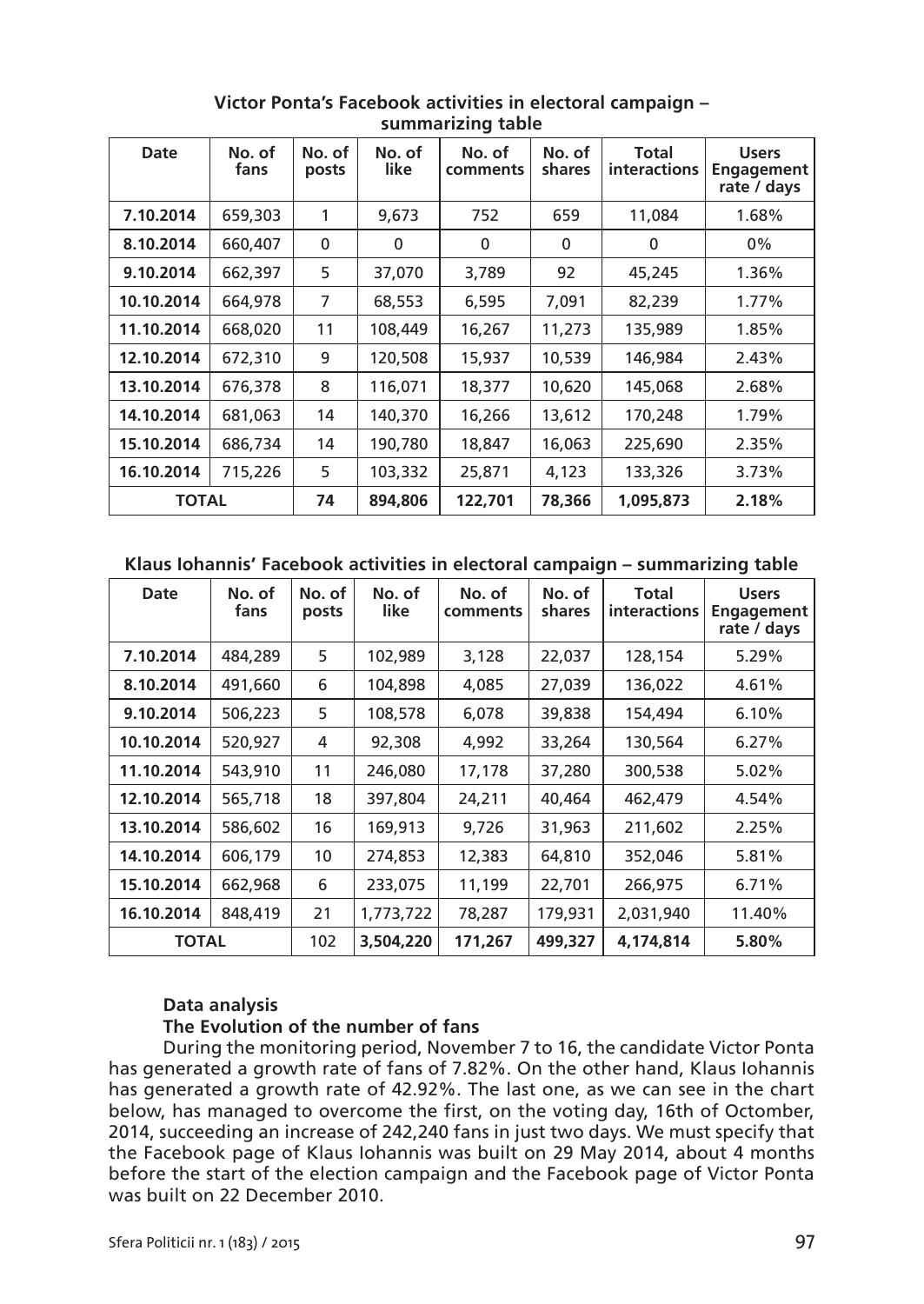

**Figure 1 – The evolution of the number of fans of the two candidates, from 7 to 16 November 2014**

# **Types of posts**

The campaign team of Iohannis used a wider range of posts than Victor Ponta's team. If Victor Ponta has used photos as their principal means of communication through Facebook (81.10% of total posts), Klaus Iohannis has used videos in a proportion of 30.70%, photos – 29.70%, links – 19.80% and statuses – 18.80%. Videos and links have been used in a proportion of 10.80% and 8.10% in the case of Victor Ponta and events, in 1%, in the case of Iohannis.

Regarding the engagement of the fans at different types of post, the situation is shown in the following way:

• Iohannis has generated the highest rates of engagement to videos, 8.23%, to photos – 7.44% and statuses – 5.31%. Links and events have generated a low rate of engagement, 2.02% and 0.90%

 Ponta has generated the highest engagement rate to photos, 2.38%. The posts in which he has used videos, the rate was 1.30%, and links – 1.29%.



**Figure 2 – Types of posts used by the two candidates**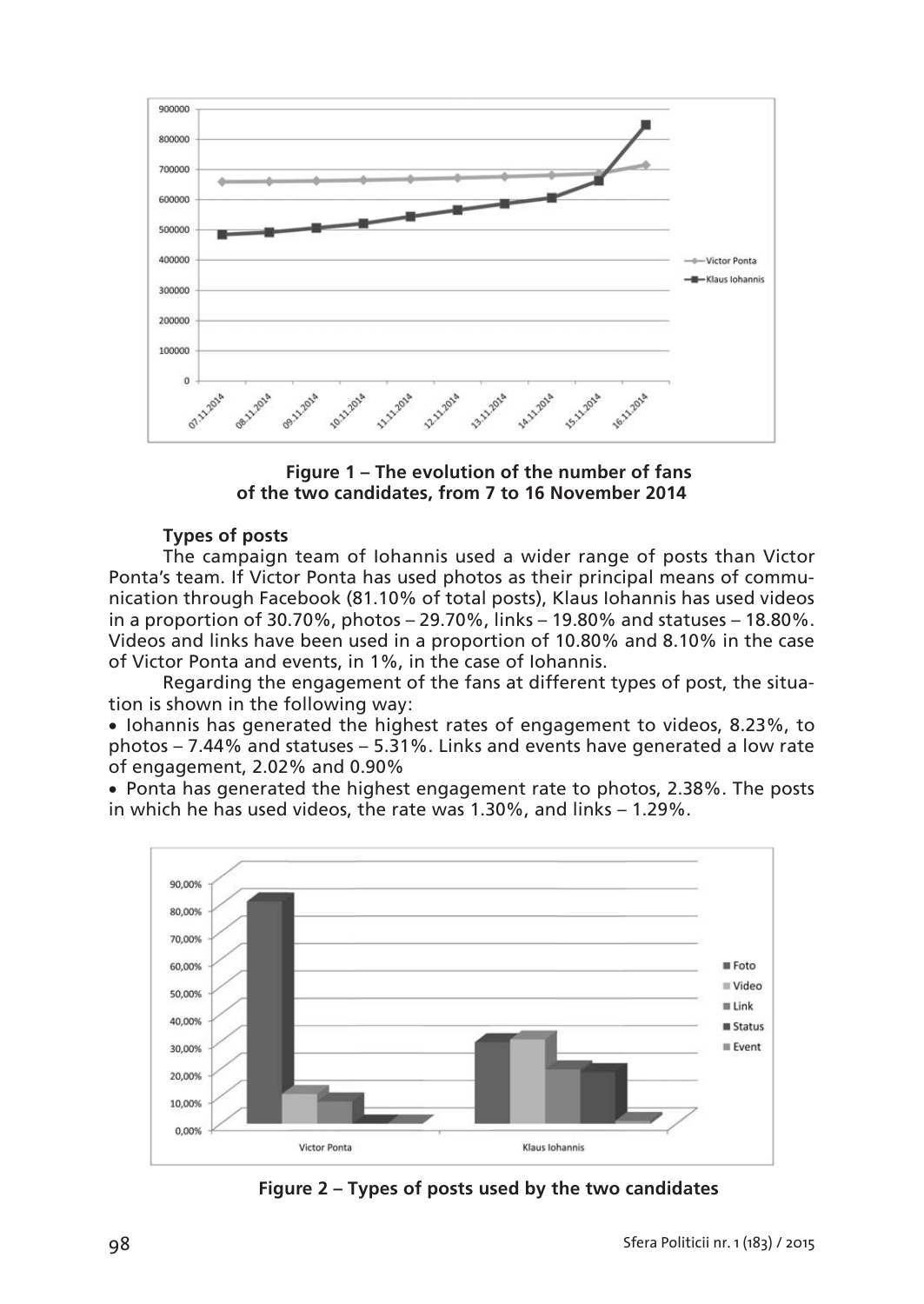## **The subjects used in posts**

The electoral communication of Victor Ponta in Social Media was focused on messages of support came from several personalities (40.54%), among which we mention : Dorel Vișan, George Ivașcu, Gabriela Szabo, Helmuth Duckadam, Titi Aur, Ilie Năstase, Leonard Doroftei, Anghel Iordănescu, Tudor Gheorghe, Radu Beligan, Matteo Renzi (the Prime Minister of Italy), Ioan Holender, Martin Schulz (The President of European Parliament), Sigmar Gabriel (Vice Chancellor of Germany), Sorin Oprescu, Gianni Pittella (leader of the Social Democratic Party in the European Parliament), Raed Arafat, Sorin Ilfoveanu, Marius Bodochi și Pavel Năstase (Rector of the Academy of Economic Studies from Bucharest). On this segment, the engagement rate was on average 2%, below his overall average engagement of 2.18%. News and announcements of the Premier activities represented 21.57% of all posts, political statements represented 16.22%, references to competing candidate – 14.87, birthdays – 4.06%, religious holidays and campaign activities – 2.70% each.

On the other hand, the Social Media campaign team of Klaus Iohannis focused on commercial postings (political advertising) – 25.74%, resulting a high engagement rate (7.55%) – well above his overall average of 5.80%. The references to the competing candidate represented a percentage of 24.75% of the total number of posts, notifications about radio and TV appearances – 24.75%, political statements – 22.77% and campaign activities – 1.98%. The references to the competing candidate amounted to an engagement rate of 5.15%, below the general average of 5.80%. Political statements and notifications generated a very low rate of engagement, compared with the overall average.

|                                           | Candidate           |                       |  |  |  |
|-------------------------------------------|---------------------|-----------------------|--|--|--|
| <b>Categories topics</b>                  | <b>Victor Ponta</b> | <b>Klaus Iohannis</b> |  |  |  |
| Messages of support<br>from personalities | 40.54%              | $0\%$                 |  |  |  |
| Advertising election                      | $0\%$               | 25.74%                |  |  |  |
| Political statement                       | 16.22%              | 22.77%                |  |  |  |
| References to the<br>competing candidate  | 14.87%              | 24.75%                |  |  |  |
| <b>Government Activity</b>                | 21.57%              | $0\%$                 |  |  |  |
| Campaign activities                       | 2.70%               | 1.98%                 |  |  |  |
| <b>Birthdays</b>                          | 4.06%               | $0\%$                 |  |  |  |
| Religious celebrations                    | 2.70%               | $0\%$                 |  |  |  |
| <b>Notifications</b>                      | $0\%$               | 24.75%                |  |  |  |

## **The evolution of interactions and engagement rates of the fans**

Klaus Iohannis has managed to engage better its online audience for interactions than Victor Ponta. Iohannis achieved an overall performance of 3.81 times more interactions than Ponta, with the remark that on day of vote,  $16<sup>th</sup>$  of November, Klaus Iohannis managed to persuade his fans to interact 15.24 times more than his opponent.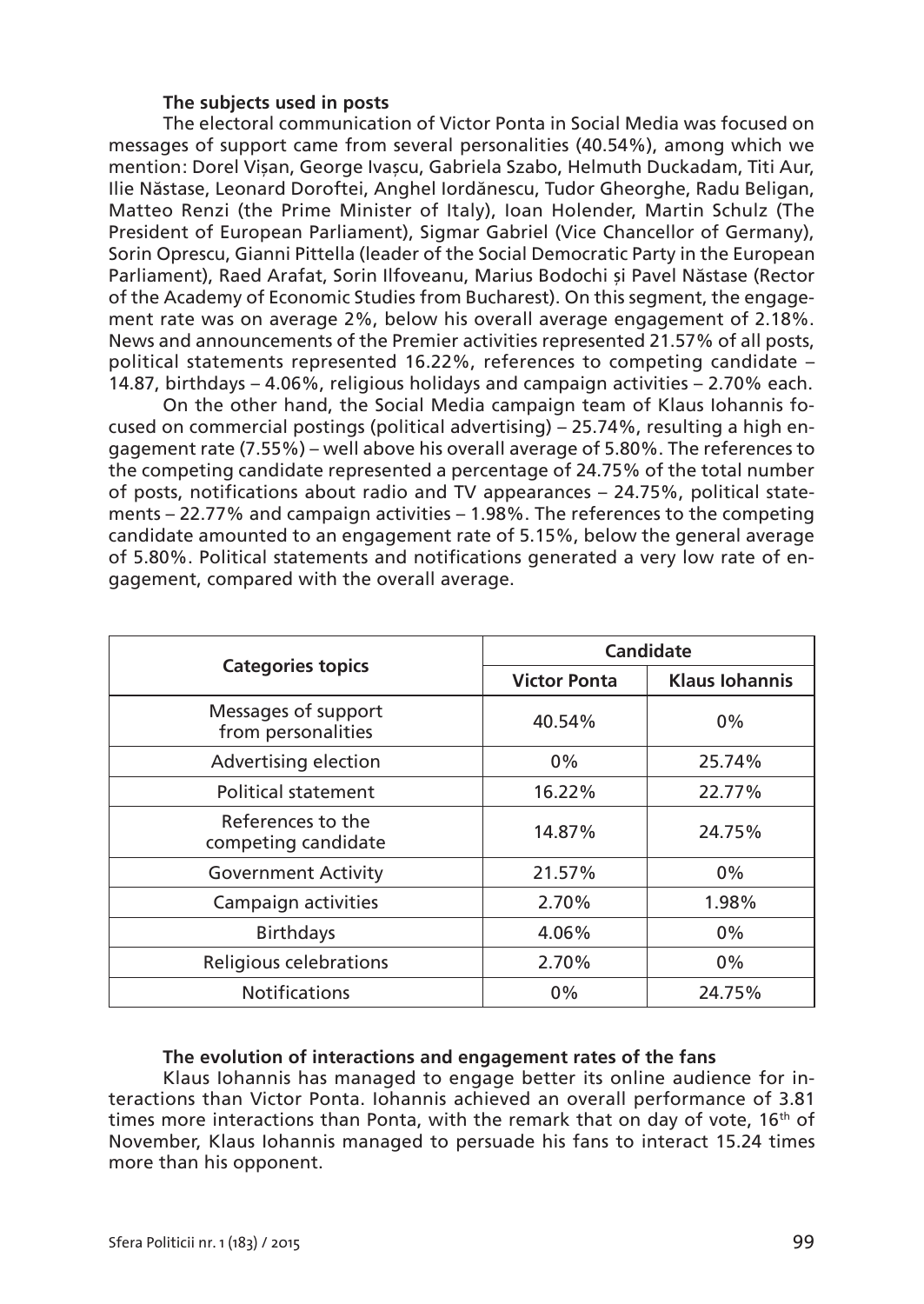

**Figure 3 – The evolution of the interactions**

During the monitoring period, we have observed between the numbers of comments submitted by fans of the two candidates, there is a relative equality. The difference is made on the voting day (16th of November), when the number of comments on Klaus Iohannis' Facebook page increased from an average of about 10.000 comments to 80.000 (8 times more).

On Victor Ponta's Facebook page there was some constancy on the number of comments, ranging from 16.000 to almost 26.000 between 11th to 16th of November 2014.



**Figure 4 – The evolution of the number of comments**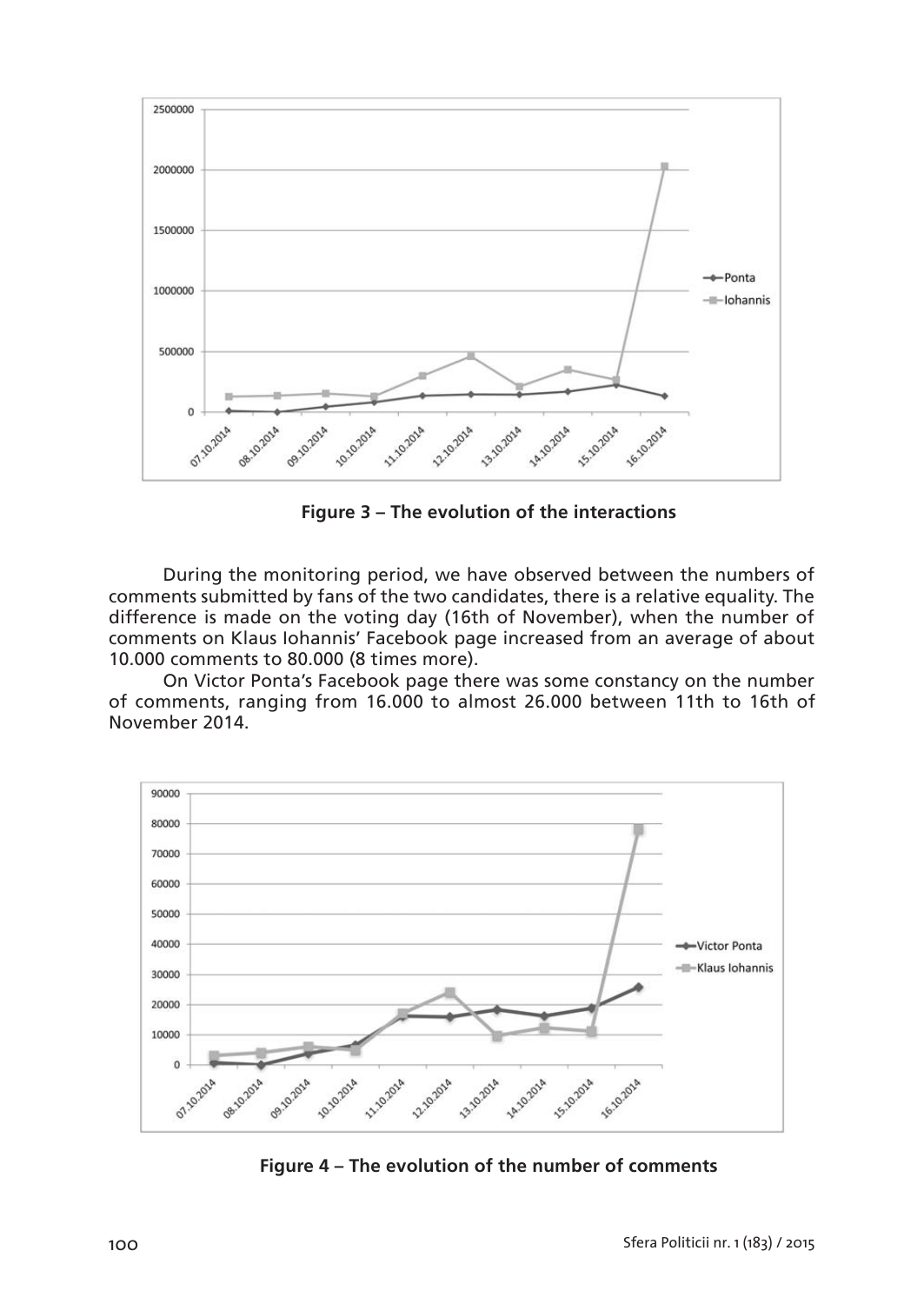The difference between the two candidates is made by the number of shares, the indicator that sends the information the fastest in social groups of fans and generates the fastest conversion of regular Facebook users in fans or online political citizens. In the chart below we can see that the political information on Klaus Iohannis page is shared by fans 62 times more than the information displayed on Victor Ponta's Facebook page.



**Figure 5 – The evolution of the shares**

Regarding the engagement rate, Klaus Iohannis managed to engage better his Facebook supporters on commenting and sharing the posted information, compared to Victor Ponta. Iohannis achieved an average engagement rate of 5.80% versus 2.18% as recorded on Ponta's page. Even if he generated a downward trend during the period 7 to 13 November 2014, Klaus Iohannis managed to mobilize his supporters on Facebook on 14-16 of November, generating an increase of 9.15 percent of the engagement rate. On the last day, 16th of November, Klaus Iohannis registered an engagement rate of 11.40%. almost 2 times higher than the overall average. On the other hand. Victor Ponta has generated a relatively constant engagement rate throughout the lap 2, which fluctuated between 1.3% and 2.68%. On the last day, November 16, his engagement rate increased to 3.73%.



**Figure 6 – The evolution of the engagement rate**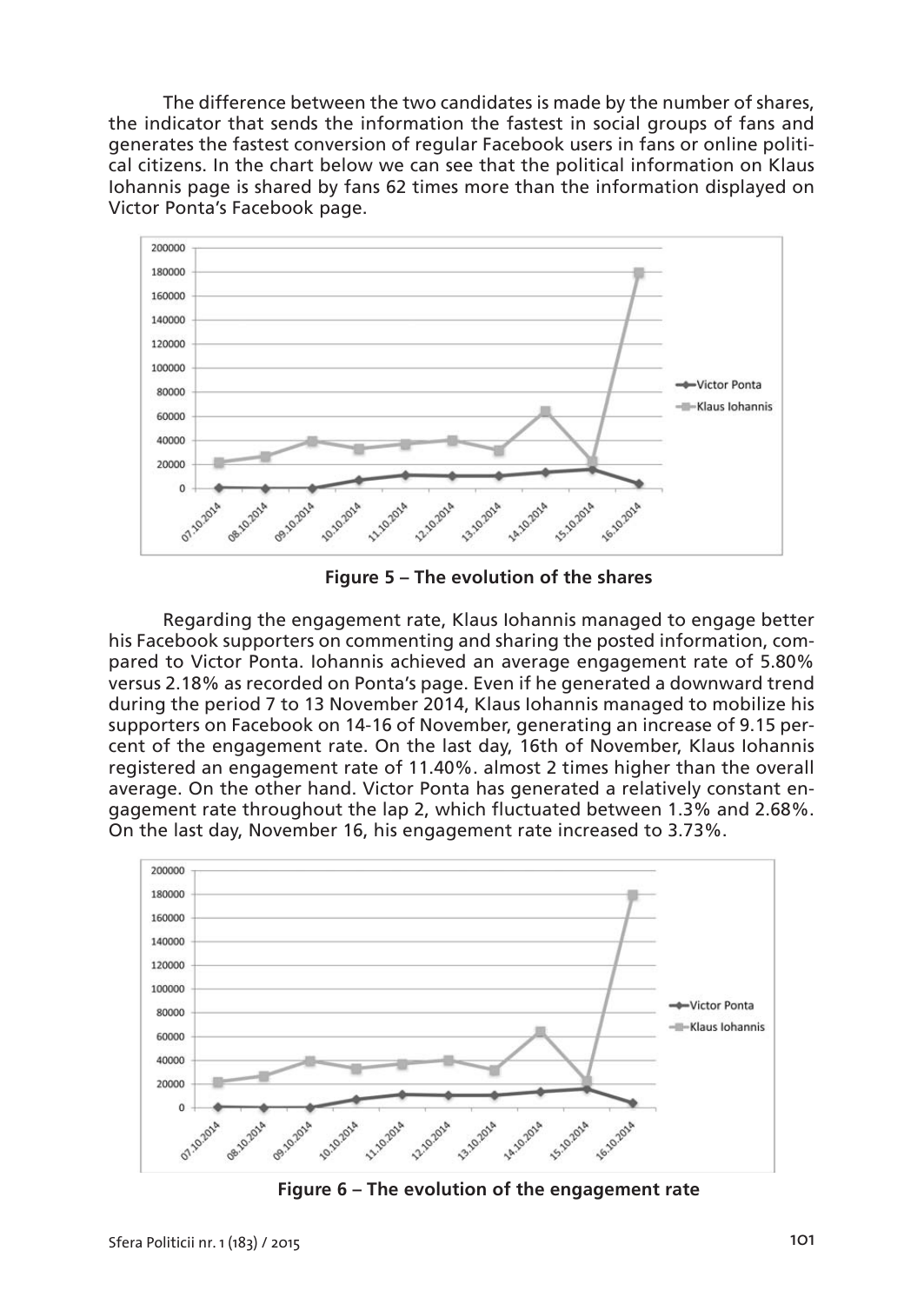# **The evolution of the conversion rate**

Calculating the conversion rate based on fans interactions, as vectors of information communication in social groups, we note that, due to the large number of interactions, Klaus Iohannis managed to transform many common users from the social groups of his fans or online political citizens (OPC). The new fans will bring also other fans and this process will continue as long as the interactions rate is high. We can observe that the average rate of conversion of Iohannis is 9.37%. about 2 times higher than Victor Ponta's rate (4.68%).



**Figure 7 – The evolution of the conversion rate**

|                                  | <b>VICTOR PONTA</b>                                                                                                                                                                                                                                                                                                     | <b>KLAUS IOHANNIS</b>                                                                                                                                                        |  |  |  |
|----------------------------------|-------------------------------------------------------------------------------------------------------------------------------------------------------------------------------------------------------------------------------------------------------------------------------------------------------------------------|------------------------------------------------------------------------------------------------------------------------------------------------------------------------------|--|--|--|
| Increase fans no.                | 7.82%                                                                                                                                                                                                                                                                                                                   | 42.92%                                                                                                                                                                       |  |  |  |
| <b>Total posts</b>               | 74                                                                                                                                                                                                                                                                                                                      | 101                                                                                                                                                                          |  |  |  |
| Political/nonpolitical<br>topics | 89.19% - political topics;<br>10.81% – nonpolitical topics                                                                                                                                                                                                                                                              | 92.08 – political topics;<br>7.92% – nonpolitical topics                                                                                                                     |  |  |  |
| Topics posts by<br>categories    | 40.54% – messages of support<br>from personalities<br>16.22% - political statement<br>14.87% – references to<br>competing candidate<br>8.11% – Government economic<br>news<br>6.76% – Premier message<br>$4.06\%$ – birthdays<br>2.70% - campaign activities.<br>2.70% – external meetings<br>2.70% – religious holiday | 25.74% – political advertising.<br>$24.75\%$ – references to<br>competing candidate<br>24.75% – notifications<br>22.77% – political statement<br>1.98% – campaign activities |  |  |  |
| <b>Total no. of likes</b>        | 894,806 likes                                                                                                                                                                                                                                                                                                           | 3,504,220 likes                                                                                                                                                              |  |  |  |
| <b>Total no. of comments</b>     | 122,701 comments                                                                                                                                                                                                                                                                                                        | 171,267 comments                                                                                                                                                             |  |  |  |
| Total no. of shares              | 78,366 shares                                                                                                                                                                                                                                                                                                           | 499,327 shares                                                                                                                                                               |  |  |  |
| <b>Total no. of interactions</b> | 1,095,873 interactions                                                                                                                                                                                                                                                                                                  | 4,174,814 interactions                                                                                                                                                       |  |  |  |
| The average<br>engagement rate   | 2.18%                                                                                                                                                                                                                                                                                                                   | 6.14%                                                                                                                                                                        |  |  |  |
| The average<br>conversion rate   | 4.68%                                                                                                                                                                                                                                                                                                                   | 9.37%                                                                                                                                                                        |  |  |  |

# **Comparative analysis of the key-indicators of Social Media**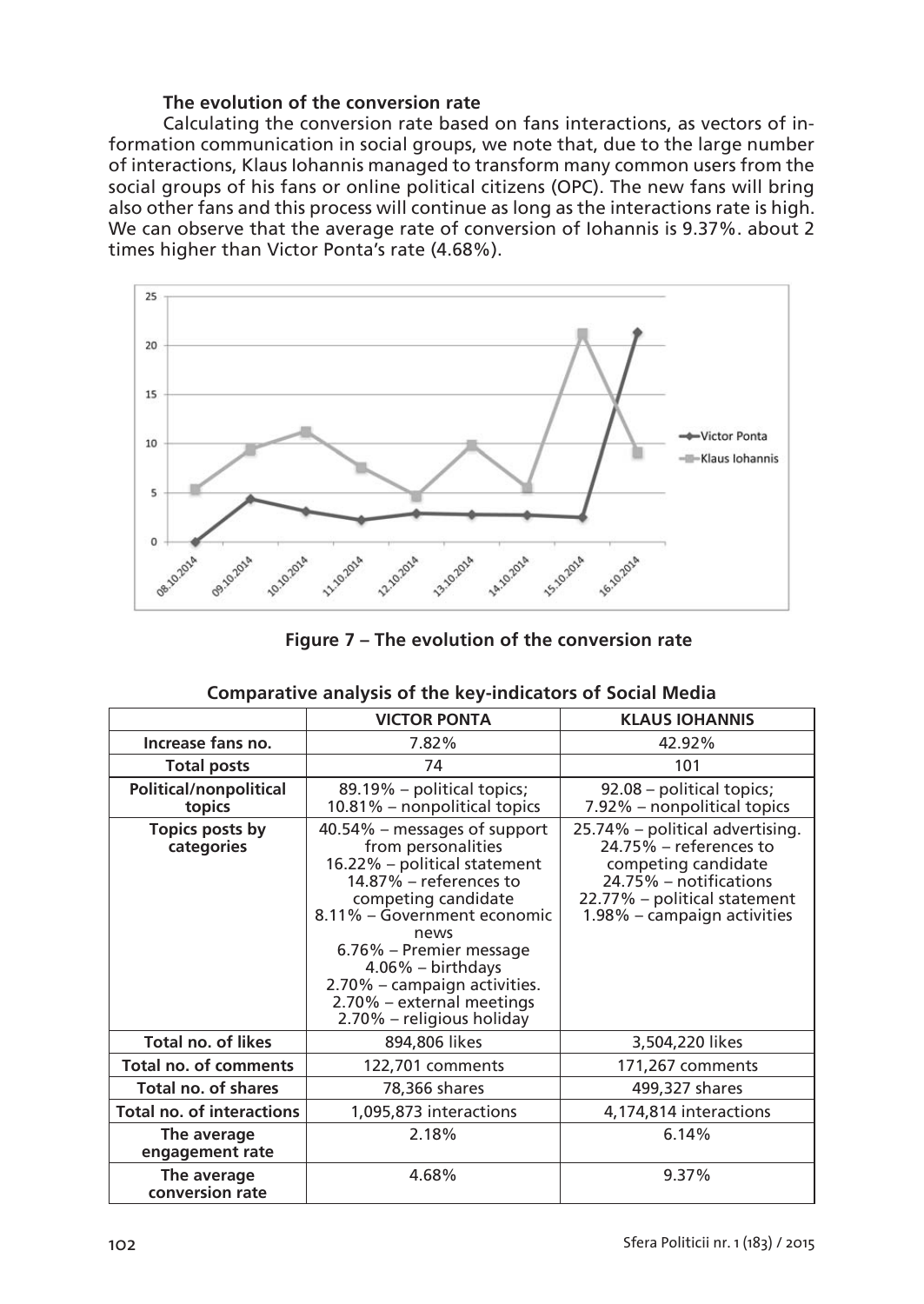## **Comparative analysis of the percentages of the vote and the support on Facebook – Romania and Diaspora**

Summarizing and analyzing the data obtained from the Central Electoral Bureau and those obtained from the social media analysis website, **www.socialbakers.com**, we have realized correlations that can help us to understand some similarities between the virtual environment and the support of the real environment. Thus, we can observe in the table below that are relatively small percentage differences between Facebook support and vote support. Klaus Iohannis won 53.24% of the vote on Romanian territory, compared to Victor Ponta, who received 46.76%, from 96.83% which represent the valid votes only in Romania, without Diaspora. Relating to online support, Klaus Iohannis has 681,280 Facebook fans from Romania, according to data from socialbakers.com, compared to Victor Ponta, who has 644, 418 Romanian fans. On Facebook, the ratio of the two candidates is 48.61%, support for Victor Ponta and 51.39% – support for Iohannis.

The same correlations we have made also for some Diaspora countries. Thus, in Italy, the real situation of vote was 11.40% (Ponta) and 88.95% (Iohannis), and the ratio on Facebook was 26.29% (Ponta) and 73.71% (Klaus Iohannis). Votes from Italy represented 0.81% of the total valid votes.

| <b>COUNTRY</b> | No. of   | %      |                     |        | <b>REAL VOTES</b>     |        | SOCIAL MEDIA        |        |                       |        |
|----------------|----------|--------|---------------------|--------|-----------------------|--------|---------------------|--------|-----------------------|--------|
|                | votes    | voting | <b>Victor Ponta</b> |        | <b>Klaus Iohannis</b> |        | <b>Victor Ponta</b> |        | <b>Klaus Iohannis</b> |        |
|                |          |        | <b>Votes</b>        | %      | <b>Votes</b>          | %      | Fans                | %      | Fans                  | %      |
| Romania        | 11553152 | 96.83% | 5225605             | 46.76% | 5949896               | 53.24% | 644418              | 48.61% | 681280                | 51.39% |
| Italy          | 96600    | 0.81%  | 11021               | 11.40% | 85579                 | 88.95% | 15734               | 26.29% | 44117                 | 73.71% |
| Spain          | 82744    | 0.69%  | 7749                | 9.36%  | 74995                 | 90.63% | 6437                | 21.94% | 22907                 | 78.06% |
| Germany        | 17506    | 0.15%  | 690                 | 3.94%  | 16816                 | 96.05% | 4291                | 16.83% | 21210                 | 83.17% |
| UK.            | 25850    | 0.22%  | 1317                | 5.09%  | 24533                 | 94.90% | 5006                | 23.70% | 16119                 | 76.30% |
| Moldova        | 35543    | 0.30%  | 7610                | 21.41% | 27933                 | 78.58% | 2145                | 21.93% | 7635                  | 78.07% |
| USA            | 17683    | 0.15%  | 1295                | 7.32%  | 16388                 | 92.67% | 2145                | 24.01% | 6787                  | 75.99% |
| France         | 16053    | 0.13%  | 1049                | 6.53%  | 15004                 | 93.46% | 2145                | 24.01% | 6787                  | 75.99% |